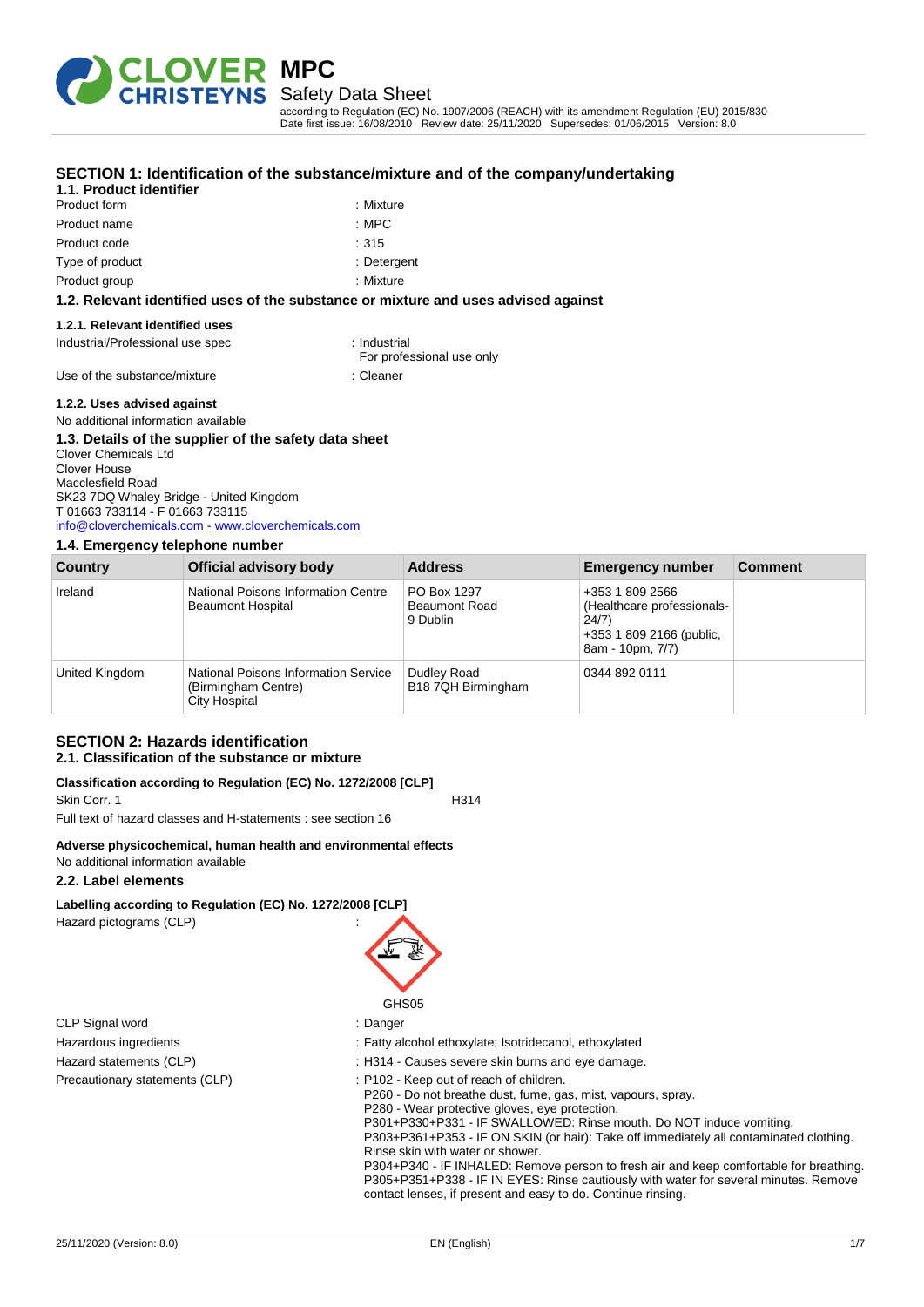# Safety Data Sheet

according to Regulation (EC) No. 1907/2006 (REACH) with its amendment Regulation (EU) 2015/830

# **2.3. Other hazards**

This substance/mixture does not meet the PBT criteria of REACH regulation, annex XIII This substance/mixture does not meet the vPvB criteria of REACH regulation, annex XIII

# **SECTION 3: Composition/information on ingredients**

**3.1. Substances**

# Not applicable

# **3.2. Mixtures**

| <b>Name</b>                | <b>Product identifier</b>                                                                  | $\frac{9}{6}$ | <b>Classification according to</b><br><b>Regulation (EC) No.</b><br>1272/2008 [CLP] |
|----------------------------|--------------------------------------------------------------------------------------------|---------------|-------------------------------------------------------------------------------------|
| Isotridecanol, ethoxylated | (CAS-no) 69011-36-5<br>(Einecs nr) 931-138-8<br>$(EG \nannex nr) /$<br>(REACH-no) Exempted | $1 - 3$       | Acute Tox. 4 (Oral), H302<br>Eye Dam. 1, H318                                       |
| Fatty alcohol ethoxylate   | (CAS-no) 160875-66-1<br>(Einecs nr) 605-233-7<br>$(EG \nannex nr) /$                       | $1 - 3$       | Acute Tox. 4 (Oral), H302<br>Eye Dam. 1, H318                                       |

Full text of H-statements: see section 16

# **SECTION 4: First aid measures**

| 4.1. Description of first aid measures                                                                                 |                                                                                                                                      |
|------------------------------------------------------------------------------------------------------------------------|--------------------------------------------------------------------------------------------------------------------------------------|
| General advice                                                                                                         | : Never give anything by mouth to an unconscious person. If you feel unwell, seek medical<br>advice (show the label where possible). |
| Inhalation                                                                                                             | : Allow affected person to breathe fresh air. Allow the victim to rest.                                                              |
| Skin contact                                                                                                           | : Remove affected clothing and wash all exposed skin area with mild soap and water,<br>followed by warm water rinse.                 |
| Eye contact                                                                                                            | : Rinse immediately with plenty of water. Obtain medical attention if pain, blinking or redness<br>persists.                         |
| Ingestion                                                                                                              | : Rinse mouth. Do NOT induce vomiting. Obtain emergency medical attention.                                                           |
| 4.2. Most important symptoms and effects, both acute and delayed                                                       |                                                                                                                                      |
| Acute effects inhalation                                                                                               | : Inhalation may cause irritation, cough, shortness of breath.                                                                       |
| Acute effects skin                                                                                                     | : Causes skin irritation. Red skin.                                                                                                  |
| Acute effects eyes                                                                                                     | : Causes serious eye damage. redness, itching, tears.                                                                                |
| Acute effects oral route                                                                                               | : May cause irritation to the digestive tract. Abdominal pain, nausea.                                                               |
| 4.3. Indication of any immediate medical attention and special treatment needed<br>No additional information available |                                                                                                                                      |

# **SECTION 5: Firefighting measures**

| SLUTIUN J. I II GIIYIIIIIIY IIIGASUI GS<br>5.1. Extinguishing media<br>Suitable extinguishing media                                           | : Water.                                                                                                                                                                 |
|-----------------------------------------------------------------------------------------------------------------------------------------------|--------------------------------------------------------------------------------------------------------------------------------------------------------------------------|
| 5.2. Special hazards arising from the substance or mixture                                                                                    |                                                                                                                                                                          |
| Hazardous decomposition products in case of fire                                                                                              | : Toxic fumes may be released. Carbon dioxide. Carbon monoxide.                                                                                                          |
| 5.3. Advice for firefighters                                                                                                                  |                                                                                                                                                                          |
| Firefighting instructions                                                                                                                     | : Use water spray or fog for cooling exposed containers. Exercise caution when fighting any<br>chemical fire. Prevent fire fighting water from entering the environment. |
| Protection during firefighting                                                                                                                | : Do not enter fire area without proper protective equipment, including respiratory protection.                                                                          |
| <b>SECTION 6: Accidental release measures</b><br>6.1. Personal precautions, protective equipment and emergency procedures<br>General measures | : Mark the danger area. Wear recommended personal protective equipment. Stop leak if<br>safe to do so.                                                                   |
| 6.1.1. For non-emergency personnel                                                                                                            |                                                                                                                                                                          |
| Emergency procedures                                                                                                                          | : Evacuate unnecessary personnel.                                                                                                                                        |
|                                                                                                                                               |                                                                                                                                                                          |

#### **6.1.2. For emergency responders**

Protective equipment **interest in the Community** Equip cleanup crew with proper protection.

Emergency procedures in the set of the set of the Senate Senate area.

# **6.2. Environmental precautions**

Prevent entry to sewers and public waters. Notify authorities if liquid enters sewers or public waters.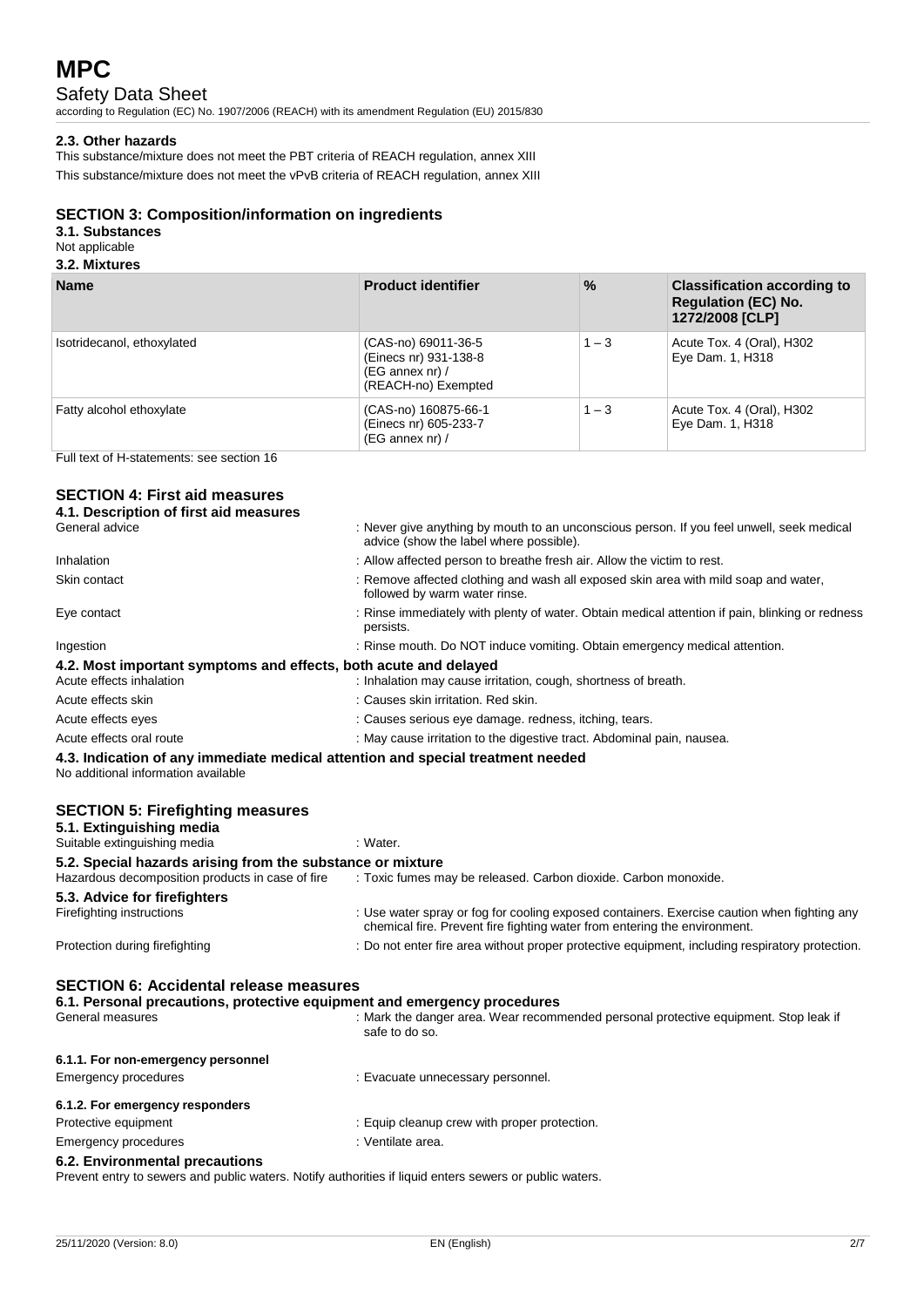# Safety Data Sheet

according to Regulation (EC) No. 1907/2006 (REACH) with its amendment Regulation (EU) 2015/830

# **6.3. Methods and material for containment and cleaning up**

Methods for cleaning up : Soak up spills with inert solids, such as clay or diatomaceous earth as soon as possible. Collect spillage. Store away from other materials.

### **6.4. Reference to other sections**

See Heading 8. Exposure controls and personal protection.

## **SECTION 7: Handling and storage**

#### **7.1. Precautions for safe handling**

Precautions for safe handling in the same of the state of the state of the exposed areas with mild soap and water before eating, drinking or smoking and when leaving work. Provide good ventilation in process area to prevent formation of vapour.

### **7.2. Conditions for safe storage, including any incompatibilities**

- Storage conditions : Store in a cool, well-ventilated place. Keep container tightly closed.
- **7.3. Specific end use(s)** No additional information available
- Packaging materials **Exercise Step and Tanachusets** in polyethylene. stainless steel.

# **SECTION 8: Exposure controls/personal protection**

# **8.1. Control parameters**

No additional information available

# **8.2. Exposure controls**

**Appropriate engineering controls:** Ensure that there is a suitable ventilation system.

# **Personal protective equipment:**

Avoid all unnecessary exposure.

#### **Hand protection:**

Wear protective gloves.

## **Eye protection:**

Chemical goggles or safety glasses

## **Protective equipment:**

Wear suitable protective clothing

#### **Respiratory protection:**

Not required

### **Personal protective equipment symbol(s):**



# **Other information:**

Do not eat, drink or smoke during use.

#### **SECTION 9: Physical and chemical properties 9.1. Information on basic physical and chemical properties**

| <u>un muundudu un badid phydidai ana unumidai proportiod</u> |                               |
|--------------------------------------------------------------|-------------------------------|
| Physical state                                               | : Liguid                      |
| Physical state/form                                          | : Liquid.                     |
| Colour                                                       | : Yellow. Fluorescent yellow. |
| Odour                                                        | : Characteristic.             |
| Odour threshold                                              | : No data available           |
| pH                                                           | $: 12 - 13.5$                 |
| Relative evaporation rate (butylacetate=1)                   | : No data available           |
| Melting point/range                                          | :0°C                          |
|                                                              |                               |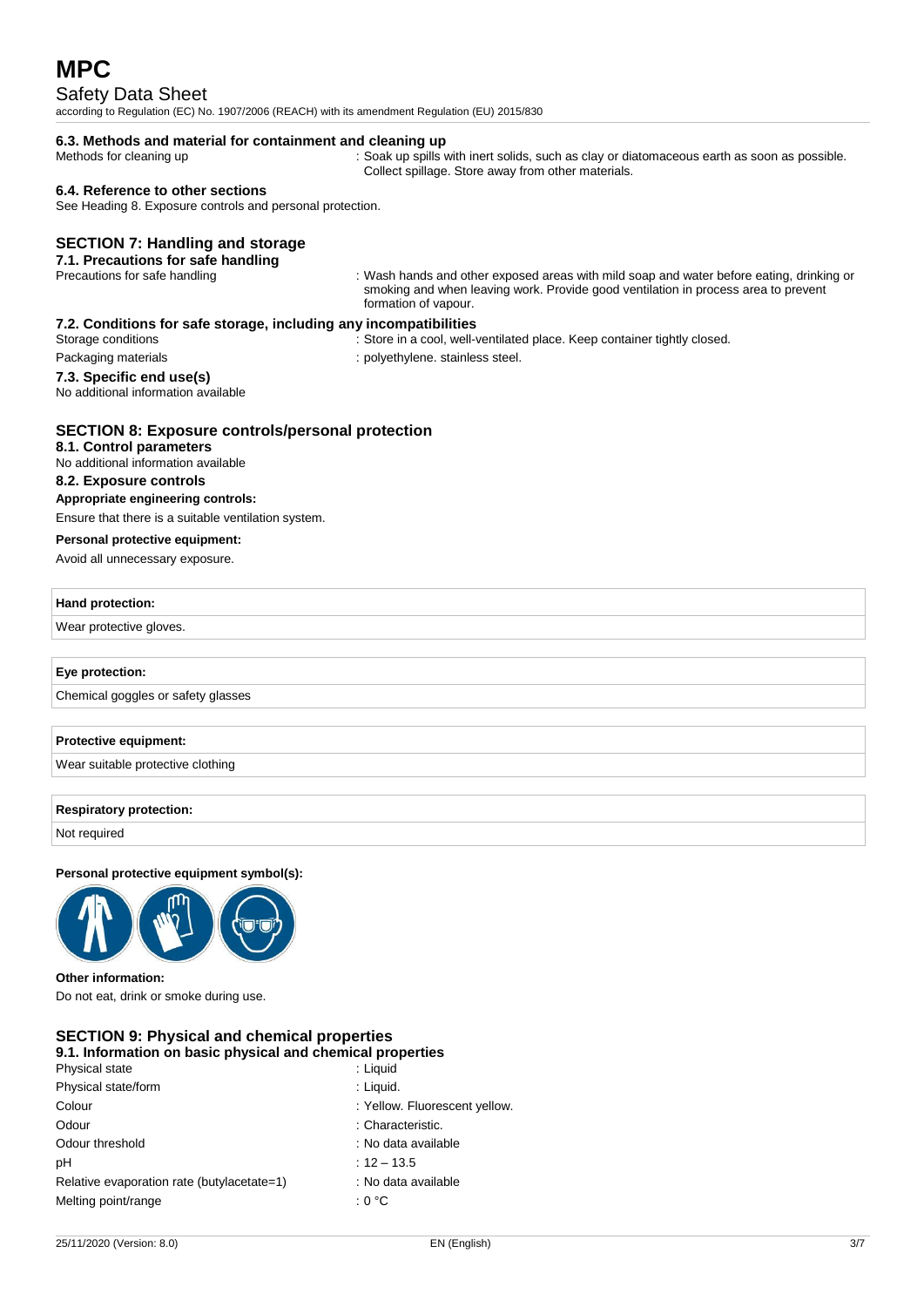# Safety Data Sheet

according to Regulation (EC) No. 1907/2006 (REACH) with its amendment Regulation (EU) 2015/830

| Freezing point                   | : No data available |
|----------------------------------|---------------------|
| Boiling point/Boiling range      | : 100 °C            |
| Flash point                      | : No data available |
| Autoignition temperature         | : No data available |
| Decomposition temperature        | : No data available |
| Flammability (solid, gas)        | : Non flammable.    |
| Vapour pressure                  | : No data available |
| Relative vapour density at 20 °C | : No data available |
| Relative density                 | : 1.026             |
| Solubility                       | : Soluble in water. |
| Log Pow                          | : No data available |
| Viscosity, kinematic             | : No data available |
| Viscosity, dynamic               | : No data available |
| Explosive properties             | : No data available |
| Oxidising properties             | : No data available |
| <b>Explosive limits</b>          | : No data available |
| 9.2. Other information           |                     |
| VOC content                      | : $0.5$ g/l         |

# **SECTION 10: Stability and reactivity**

| 10.1. Reactivity                                                                 |
|----------------------------------------------------------------------------------|
| No additional information available                                              |
| 10.2. Chemical stability<br>Stable under normal conditions.                      |
| 10.3. Possibility of hazardous reactions                                         |
| No dangerous reactions known under normal conditions of use.                     |
| 10.4. Conditions to avoid<br>Extremely high or low temperatures.                 |
| 10.5. Incompatible materials<br>Strong oxidizing agents.                         |
| 10.6. Hazardous decomposition products<br>fume. Carbon monoxide. Carbon dioxide. |
|                                                                                  |

# **SECTION 11: Toxicological information**

| : Not classified |
|------------------|
| : Not classified |
| : Not classified |
|                  |

| Fatty alcohol ethoxylate (160875-66-1) |                          |  |
|----------------------------------------|--------------------------|--|
| LD50 oral rat                          | > 300 (300 – 2000) mg/kg |  |
| LD50 dermal rat                        | $>$ 2000 mg/kg           |  |
| ATE CLP (oral)                         | 300 mg/kg bodyweight     |  |

| Isotridecanol, ethoxylated (69011-36-5) |                                                                    |  |
|-----------------------------------------|--------------------------------------------------------------------|--|
| LD50 oral rat                           | > 300 (≤ 2000) mg/kg                                               |  |
| LD50 dermal rabbit                      | > 2000 mg/kg                                                       |  |
| ATE CLP (oral)                          | 500 mg/kg                                                          |  |
| Skin corrosion/irritation               | : Causes severe skin burns.                                        |  |
|                                         | pH: 12 - 13.5                                                      |  |
| Serious eye damage/irritation           | : Assumed to cause serious eye damage                              |  |
|                                         | pH: 12 - 13.5                                                      |  |
| Respiratory or skin sensitisation       | : Not classified                                                   |  |
| Additional information                  | : Based on available data, the classification criteria are not met |  |
| Germ cell mutagenicity                  | : Not classified                                                   |  |
| Additional information                  | : Based on available data, the classification criteria are not met |  |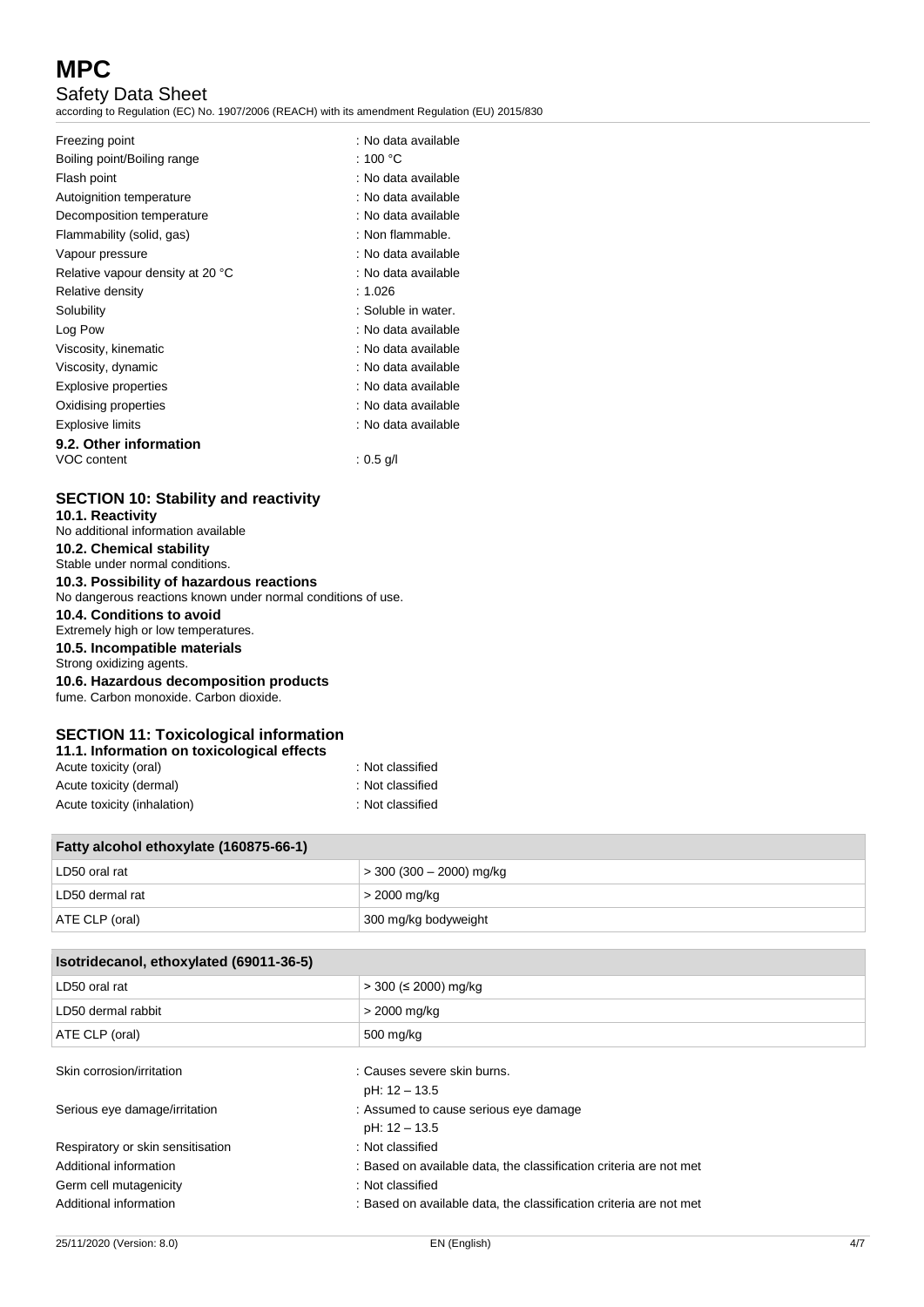# Safety Data Sheet

according to Regulation (EC) No. 1907/2006 (REACH) with its amendment Regulation (EU) 2015/830

| Carcinogenicity<br>Additional information | : Not classified<br>: Based on available data, the classification criteria are not met |  |
|-------------------------------------------|----------------------------------------------------------------------------------------|--|
| Reproductive toxicity                     | : Not classified                                                                       |  |
| Additional information                    | : Based on available data, the classification criteria are not met                     |  |
| STOT-single exposure                      | : Not classified                                                                       |  |
| Additional information                    | : Based on available data, the classification criteria are not met                     |  |

| Isotridecanol, ethoxylated (69011-36-5)                    |                                                                     |  |
|------------------------------------------------------------|---------------------------------------------------------------------|--|
| NOAEL (oral, rat)                                          | > 250 mg/kg bodyweight                                              |  |
| STOT-repeated exposure                                     | : Not classified                                                    |  |
| Additional information                                     | : Based on available data, the classification criteria are not met  |  |
| Aspiration hazard                                          | : Not classified                                                    |  |
| Additional information                                     | : Based on available data, the classification criteria are not met  |  |
| Potential adverse human health effects and<br>symptoms     | : Based on available data, the classification criteria are not met. |  |
| <b>SECTION 12: Ecological information</b><br>12.1 Toxicity |                                                                     |  |

| <b>TZ.T. LOXICITY</b><br>Hazardous to the aquatic environment, short-term<br>(acute) | : Not classified |
|--------------------------------------------------------------------------------------|------------------|
| Hazardous to the aquatic environment, long-term<br>(chronic)                         | : Not classified |

| Fatty alcohol ethoxylate (160875-66-1) |             |
|----------------------------------------|-------------|
| EC50 Daphnia 1                         | $> 10$ mg/l |
| ErC50 (algae)                          | $> 10$ mg/l |
| NOEC chronic fish                      | $> 1$ mg/l  |

| Isotridecanol, ethoxylated (69011-36-5) |                                                                                                                                                                                                                                                                                                                                                                                                                  |
|-----------------------------------------|------------------------------------------------------------------------------------------------------------------------------------------------------------------------------------------------------------------------------------------------------------------------------------------------------------------------------------------------------------------------------------------------------------------|
| LC50 fish 1                             | $> 1$ mg/l                                                                                                                                                                                                                                                                                                                                                                                                       |
| EC50 Daphnia 1                          | $> 1$ mg/l                                                                                                                                                                                                                                                                                                                                                                                                       |
| ErC50 (algae)                           | $1 - 10$ mg/l                                                                                                                                                                                                                                                                                                                                                                                                    |
| 12.2. Persistence and degradability     |                                                                                                                                                                                                                                                                                                                                                                                                                  |
| <b>MPC</b>                              |                                                                                                                                                                                                                                                                                                                                                                                                                  |
| Persistence and degradability           | Biodegradable. The surfactant(s) contained in this preparation complies (comply) with the<br>biodegradability criteria as laid down in Regulation (EC) No. 648/2004 on detergents. Data<br>to support this assertion are held at the disposal of the competent authorities of the<br>Member States and will be made available to them, at their direct request or at the request<br>of a detergent manufacturer. |
|                                         |                                                                                                                                                                                                                                                                                                                                                                                                                  |
| Fatty alcohol ethoxylate (160875-66-1)  |                                                                                                                                                                                                                                                                                                                                                                                                                  |
| Persistence and degradability           | Biodegradable.                                                                                                                                                                                                                                                                                                                                                                                                   |
|                                         |                                                                                                                                                                                                                                                                                                                                                                                                                  |
| Isotridecanol, ethoxylated (69011-36-5) |                                                                                                                                                                                                                                                                                                                                                                                                                  |

| Readily biodegradable, according to appropriate OECD test. Not established.<br>Persistence and degradability |                                  |
|--------------------------------------------------------------------------------------------------------------|----------------------------------|
| 12.3. Bioaccumulative potential                                                                              |                                  |
| <b>MPC</b>                                                                                                   |                                  |
| Bioaccumulative potential                                                                                    | <sup>1</sup> No bioaccumulation. |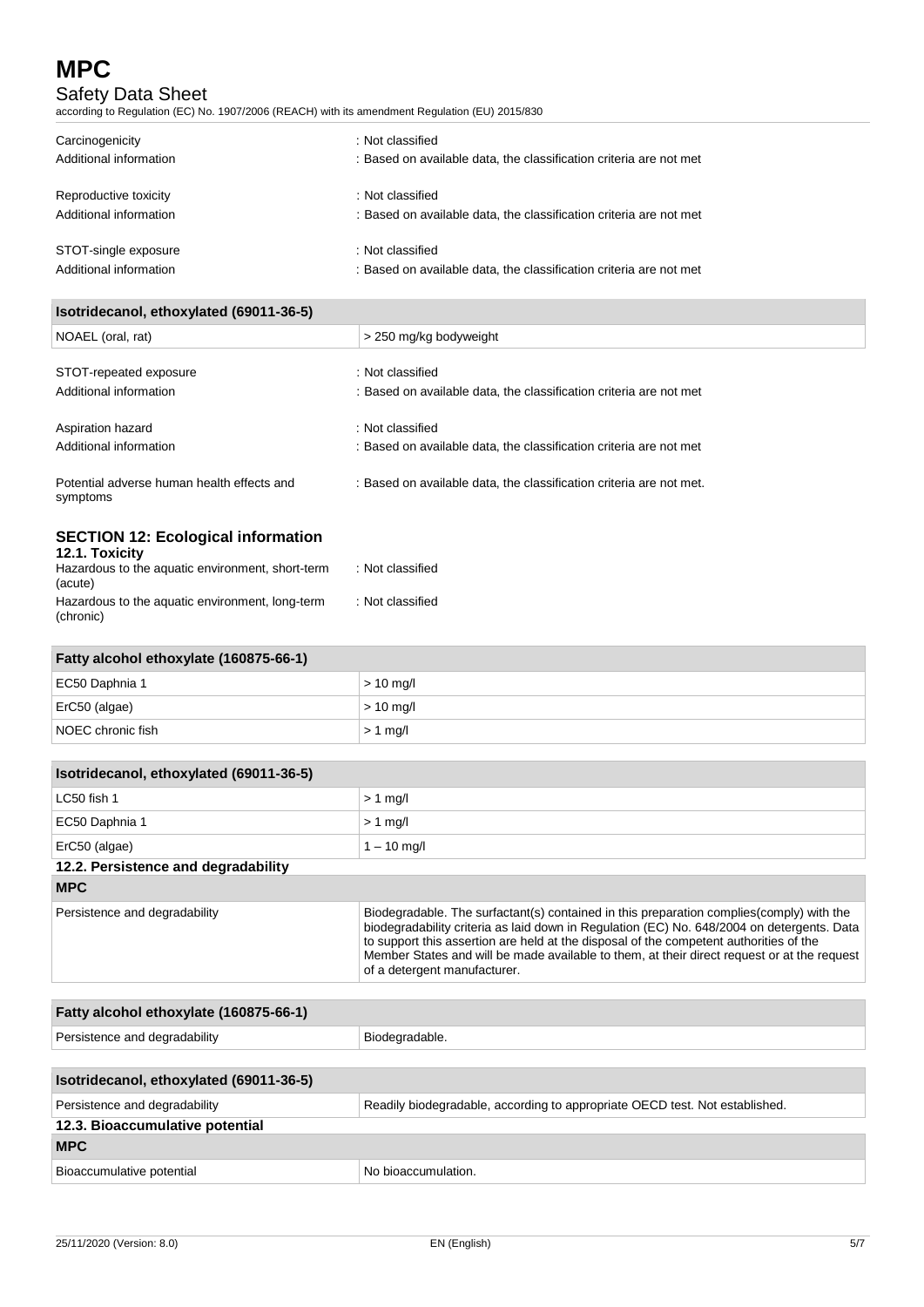# Safety Data Sheet

according to Regulation (EC) No. 1907/2006 (REACH) with its amendment Regulation (EU) 2015/830

| No bioaccumulation.                                                                                              |  |
|------------------------------------------------------------------------------------------------------------------|--|
|                                                                                                                  |  |
|                                                                                                                  |  |
|                                                                                                                  |  |
| No bioaccumulation. Not established.                                                                             |  |
|                                                                                                                  |  |
|                                                                                                                  |  |
|                                                                                                                  |  |
| This substance/mixture does not meet the PBT criteria of REACH regulation, annex XIII                            |  |
| This substance/mixture does not meet the vPvB criteria of REACH regulation, annex XIII                           |  |
|                                                                                                                  |  |
|                                                                                                                  |  |
| PBT: not relevant - no registration required<br>vPvB: not relevant – no registration required                    |  |
| : Avoid release to the environment.                                                                              |  |
| : Dispose in a safe manner in accordance with local/national regulations.<br>: Avoid release to the environment. |  |
|                                                                                                                  |  |

# **SECTION 14: Transport information**

In accordance with ADR / RID / IMDG / IATA / ADN

| <b>ADR</b>                             | <b>IMDG</b>   | <b>IATA</b>   |
|----------------------------------------|---------------|---------------|
| 14.1. UN number                        |               |               |
| Not regulated                          | Not regulated | Not regulated |
| 14.2. UN proper shipping name          |               |               |
| Not regulated                          | Not regulated | Not regulated |
| 14.3. Transport hazard class(es)       |               |               |
| Not regulated                          | Not regulated | Not regulated |
| 14.4. Packing group                    |               |               |
| Not regulated                          | Not regulated | Not regulated |
| <b>14.5. Environmental hazards</b>     |               |               |
| Not regulated                          | Not regulated | Not regulated |
| No supplementary information available |               |               |

## **14.6. Special precautions for user**

**Overland transport**

Not regulated

**Transport by sea**

Not regulated

**Air transport**

Not regulated

**14.7. Transport in bulk according to Annex II of Marpol and the IBC Code** Not applicable

# **SECTION 15: Regulatory information**

**15.1. Safety, health and environmental regulations/legislation specific for the substance or mixture**

### **15.1.1. EU-Regulations**

Contains no REACH substances with Annex XVII restrictions Contains no substance on the REACH candidate list